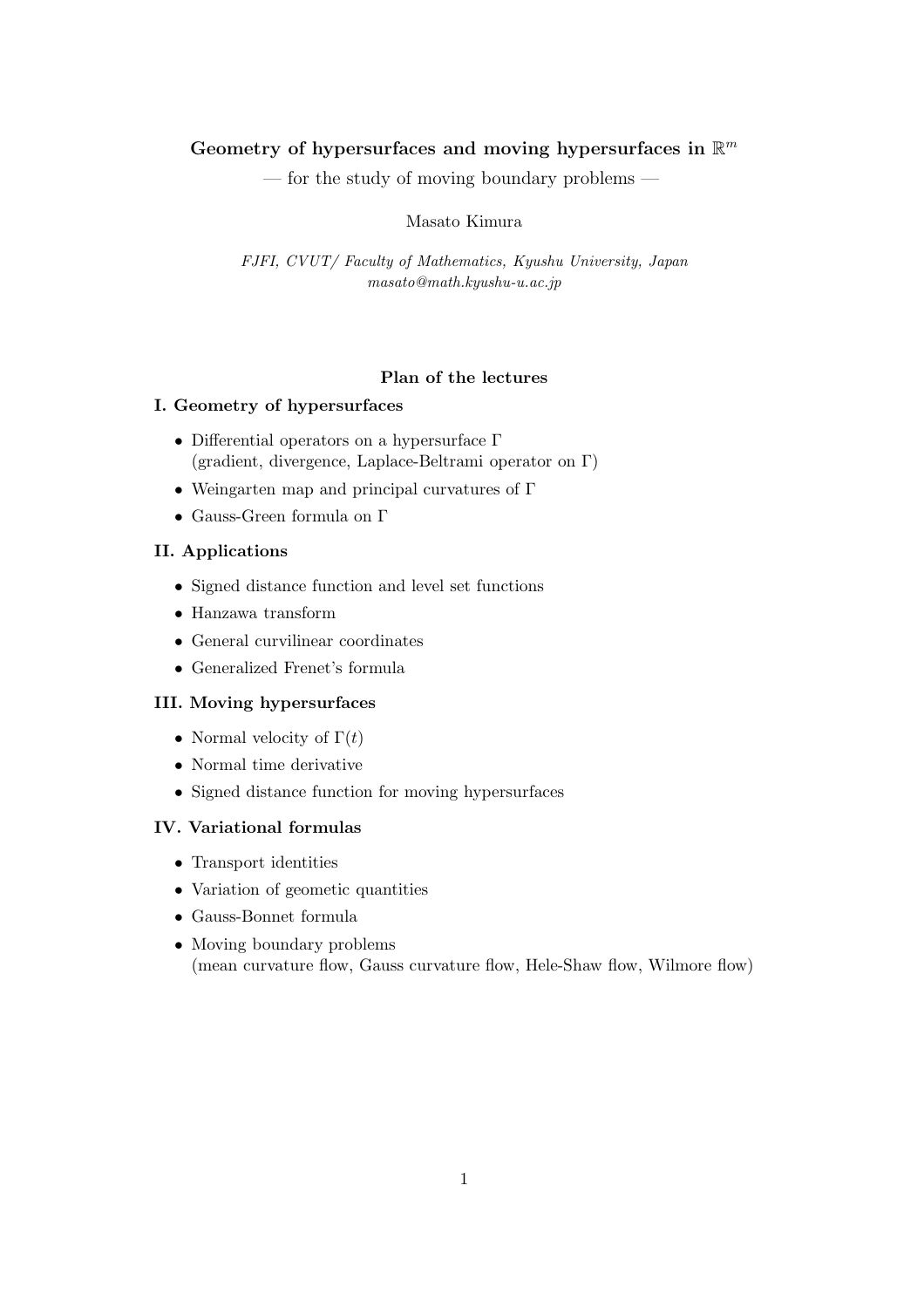### **1 Geometry of hypersurfaces**

# **1.1 Curvature of plane curves**

We start from plane curves. Let  $\Gamma$  be a  $C^2$ -class curve in  $\mathbb{R}^2$  parametrized by a length parameter  $s \in \mathcal{I}$ , where  $\mathcal{I}$  is an interval:

$$
\Gamma = \{ \boldsymbol{\gamma}(s) = (\gamma_1(s), \gamma_2(s))^{\mathrm{T}} \in \mathbb{R}^2; \ s \in \mathcal{I} \}, \quad \boldsymbol{\gamma} \in C^2(\mathcal{I}, \mathbb{R}^2), \quad |\boldsymbol{\gamma}'(s)| = 1.
$$

The tangential and normal unit vectors are given by

$$
\boldsymbol{\tau}(s) := \boldsymbol{\gamma}'(s), \qquad \boldsymbol{\nu}(s) := (-\gamma'_2(s), \gamma'_1(s))^{\mathrm{T}}.
$$

**Exercise 1.1.1.** *Prove that*  $\tau'(s) \parallel \nu(s)$  *and*  $\nu'(s) \parallel \tau(s)$ .

The signed curvature  $\kappa(s)$  is defined by the formulas

$$
\tau'(s) = \kappa(s)\nu(s), \qquad \nu'(s) = -\kappa(s)\tau(s).
$$

These are known as the Frenet formula for plane curves. Please be careful of the sign convention of  $\nu$  and  $\kappa$ .

### **Example 1.1.2.**

$$
\Gamma = \{ \boldsymbol{x} \in \mathbb{R}^2; \ |\boldsymbol{x}| = r \}, \qquad \gamma(s) = \left( r \cos \left( \frac{s}{r} \right), \ r \sin \left( \frac{s}{r} \right) \right)^{\mathrm{T}} \quad (0 \le s < 2\pi r),
$$

$$
\boldsymbol{\tau}(s) = \left( -\sin \left( \frac{s}{r} \right), \ \cos \left( \frac{s}{r} \right) \right)^{\mathrm{T}}, \qquad \boldsymbol{\nu}(s) = -\left( \cos \left( \frac{s}{r} \right), \ \sin \left( \frac{s}{r} \right) \right)^{\mathrm{T}}
$$

$$
\boldsymbol{\tau}'(s) = \left( -\frac{1}{r} \cos \left( \frac{s}{r} \right), \ -\frac{1}{r} \sin \left( \frac{s}{r} \right) \right)^{\mathrm{T}} = \frac{1}{r} \boldsymbol{\nu}(s), \qquad \kappa(s) = \frac{1}{r}.
$$

**Exercise** 1.1.3. For  $\Gamma$  given by a graph  $\eta = u(\xi)$  ( $\xi \in \mathcal{I}_1 \subset \mathbb{R}$ ) in  $\xi$ - $\eta$  plane with  $u \in C^2(\mathcal{I}_1)$  $and \frac{ds}{d\xi} > 0$ , prove that

$$
\kappa = \frac{u''(\xi)}{(1+|u'(\xi)|^2)^{\frac{3}{2}}}.
$$

**Exercise** 1.1.4. For  $\Gamma = {\varphi(\xi) = (\varphi_1(\xi), \varphi_2(\xi))^T \in \mathbb{R}^2$ ;  $\xi \in \mathcal{I}_2 \subset \mathbb{R}$  *with*  $\varphi \in C^2(\mathcal{I}_2)$  *and*  $\frac{ds}{d\xi} > 0$ , prove that

$$
\kappa = \frac{\varphi_1'(\xi)\varphi_2''(\xi) - \varphi_1''(\xi)\varphi_2'(\xi)}{|\varphi'(\xi)|^3}.
$$

#### **1.2 Principal curvatures of hypersurfaces**

Let  $m \in \mathbb{N}$  and  $m \geq 2$ . We consider an oriented  $C^2$ -class hypersurface  $\Gamma$  in  $\mathbb{R}^m$ , i.e., there is a vector field  $\nu \in C^1(\Gamma, \mathbb{R}^m)$  such that

$$
|\nu(x)|=1, \qquad \nu(x) \in \mathrm{T}_x(\Gamma)^{\perp} \qquad (x \in \Gamma),
$$

where

$$
\mathrm{T}_{\boldsymbol{x}}(\Gamma):=\{\boldsymbol{y}\in\mathbb{R}^m;\,\,\boldsymbol{y}\cdot\boldsymbol{\nu}(\boldsymbol{x})=0\}\subset\mathbb{R}^m,
$$

denotes the tangent space of Γ at *x* and *ν* represents the unit normal vector field on Γ.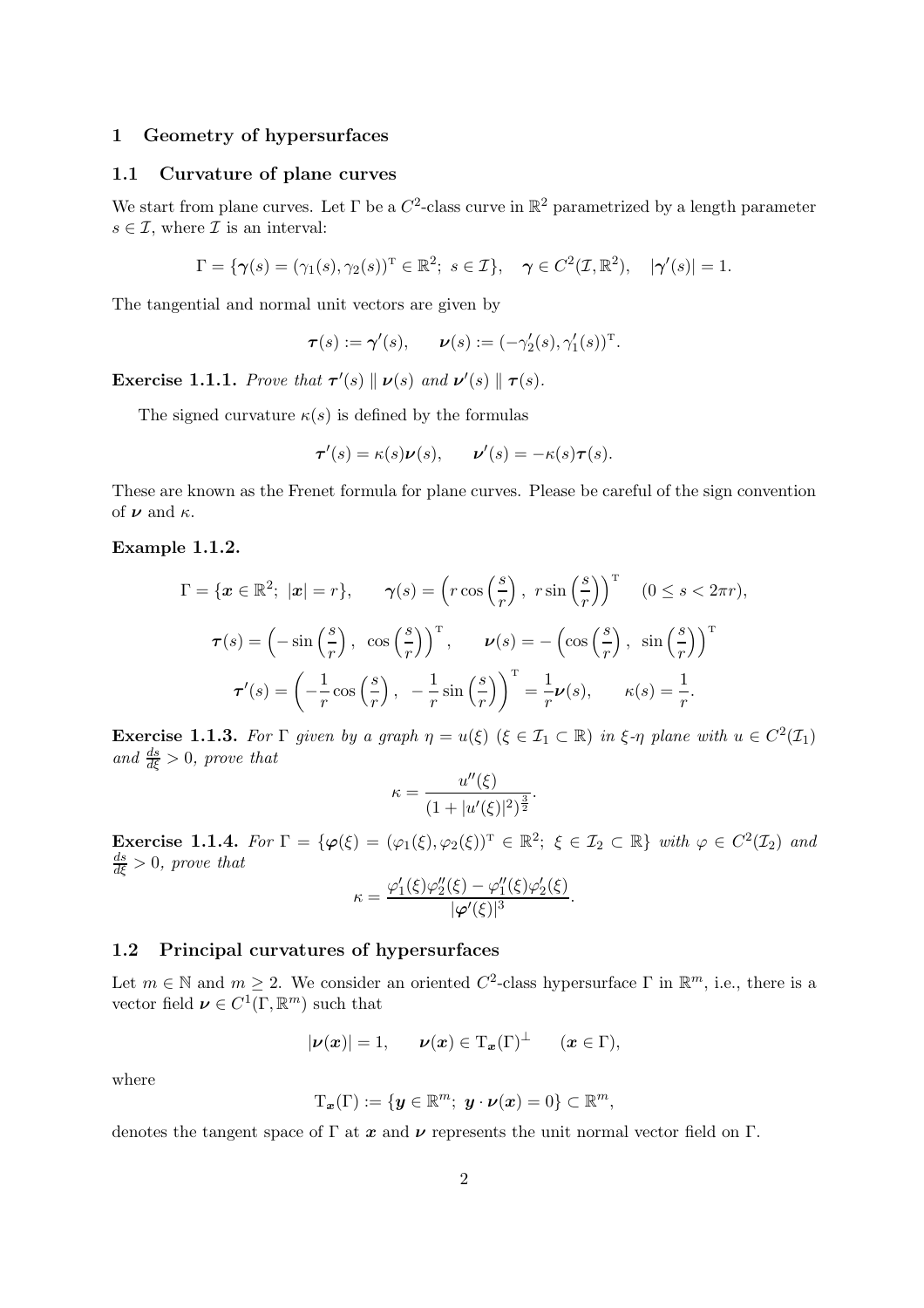For a point on Γ, without loss of generality we assume that it is the origin  $\mathbf{0} \in \Gamma \subset \mathbb{R}^m$ , we choose a suitable orthogonal coordinate  $(\xi_1, \xi_2, \dots, \xi_{m-1}, \eta)^T$  of  $\mathbb{R}^m$  such that the tangent space and the unit normal vector at  $0 \in \Gamma$  are given by

$$
T_{\mathbf{0}}(\Gamma) = \left\{ \begin{pmatrix} \boldsymbol{\xi} \\ 0 \end{pmatrix} \in \mathbb{R}^m; \ \boldsymbol{\xi} = (\xi_1, \cdots, \xi_{m-1})^T \in \mathbb{R}^{m-1} \right\}, \qquad \boldsymbol{\nu}(\mathbf{0}) = (0, \cdot, 0, 1)^T \in \mathbb{R}^m.
$$

In a neighborhood of the origin,  $\Gamma$  is locally expressed by a graph  $\eta = u(\xi)$  ( $\xi \in \mathcal{O}' \subset \mathbb{R}^{m-1}$ ), where

$$
u \in C^2(\mathcal{O}'), \quad \nabla_{\xi} u(\mathbf{0}) = \mathbf{0} \in \mathbb{R}^{m-1}.
$$

We denote by  $\nabla_{\xi}^2 u$  the Hessian matrix of  $u(\xi)$ 

$$
\nabla_{\xi}^{2} u(\xi) = \left(\frac{\partial^{2} u}{\partial \xi_{i} \partial \xi_{j}}(\xi)\right)_{i,j=1,\cdots,m-1} \in \mathbb{R}_{\text{sym}}^{(m-1)\times(m-1)}.
$$

**Definition 1.2.1 (principal curvatures, principal directions).** *Let the eigenvalues and the*  $eigenvectors$  of the symmetric matrix  $\nabla_{\xi}^{2}u(\mathbf{0}) \in \mathbb{R}^{(m-1)\times(m-1)}$  be denoted by  $(\kappa_i, e'_i) \in \mathbb{R} \times \mathbb{R}^{m-1}$  $(i = 1, \dots, m - 1)$ , where  $e'_{i} = (e_{i1}, \dots, e_{i(m-1)})^{T}$ , with

$$
\nabla_{\xi}^2 u(\mathbf{0}) \mathbf{e}'_i = \kappa_i \mathbf{e}'_i, \qquad \mathbf{e}'_i \cdot \mathbf{e}'_j = \delta_{ij}.
$$

*Then*  $\kappa_i$  (i = 1,  $\cdots$ ,  $m-1$ ) are called the principal curvatures of  $\Gamma$  at  $(\xi, \eta) = 0 \in \Gamma$ , and  $e_i \in T_0(\Gamma) \subset \mathbb{R}^m$  *defined by*  $e_i := (e_{i1}, \cdots, e_{i(m-1)}, 0)^T$  *is called the principal direction with respect to*  $\kappa_i$ *.* 

We define  $\kappa := \sum_{i=1}^{m-1} \kappa_i$ , and we call  $\kappa$  the mean curvature in stead of  $\kappa/(m-1)$  in this *lecture. We also define the Gaussian curvature by*  $\kappa_g := \prod_{i=1}^{m-1} \kappa_i$ .

**Proposition 1.2.2.** For  $\tau = (\tau_1, \dots, \tau_{m-1}, 0)^T \in T_0(\Gamma)$  with  $|\tau| = 1$ , we define a plane curve *in*  $\tau$ *-η plane with a coordinate*  $(\sigma, \eta)^T \in \mathbb{R}^2$  *by* 

$$
\Gamma_{\tau} := \{ (\sigma, u(\sigma \tau'))^{\mathrm{T}} \in \mathbb{R}^2; \ \sigma \in \mathcal{I} \},\
$$

*where*  $\tau' = (\tau_1, \dots, \tau_{m-1})^T \in \mathbb{R}^{m-1}$ . Then the curvature of  $\Gamma_{\tau}$  at  $(\sigma, \eta) = (0, 0)$  *is given by* 

$$
\kappa_{\tau} = (\tau')^{\mathrm{T}} \left( \nabla_{\xi}^2 u(\mathbf{0}) \right) \tau' = \sum_{i=1}^{m-1} \kappa_i |\tau \cdot e_i|^2.
$$

*In particular,*  $\kappa_{e_i} = \kappa_i$  *holds.* 

The following lemma will be used in proving Theorem 1.3.6.

**Lemma 1.2.3.** *Under the condition of Proposition 1.2.2, we define*

$$
\boldsymbol{x}(\sigma) := \sigma \boldsymbol{\tau} + u(\sigma \boldsymbol{\tau}') \boldsymbol{\nu}(\boldsymbol{0}) \in \Gamma.
$$

*Then we have*

$$
\left. \frac{d}{d\sigma} \boldsymbol{\nu}(\boldsymbol{x}(\sigma)) \right|_{\sigma=0} = -\left( \begin{array}{c} \nabla_{\xi}^2 u(\boldsymbol{0}) \boldsymbol{\tau}' \\ 0 \end{array} \right).
$$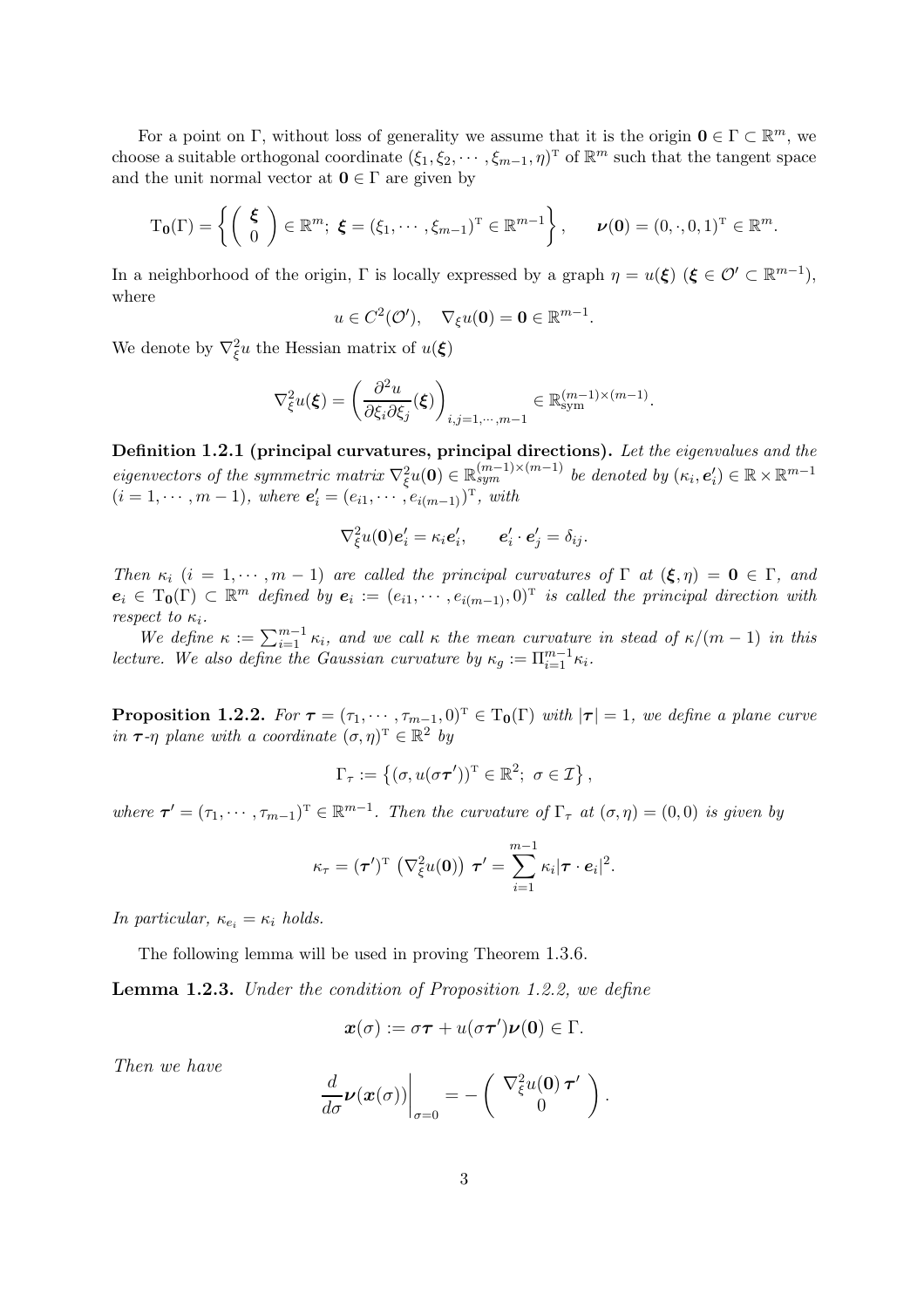# **1.3 Differential operators on** Γ

We suppose that  $\mathcal O$  is an open set of  $\mathbb{R}^m$  such that  $\Gamma \subset \mathcal O \subset \mathbb{R}^m$ .

**Lemma 1.3.1.** *If*  $f \in C^1(\mathcal{O})$  *and*  $f|_{\Gamma} = 0$ *, then*  $\nabla f(\boldsymbol{x}) \in T_{\boldsymbol{x}}(\Gamma)^{\perp}$ *.* 

*Proof.* We assume that  $\Gamma$  is locally parametrized as  $\mathbf{x} = \varphi(\xi) \in \Gamma \in \mathbb{R}^m$  by  $\xi \in \mathbb{R}^{m-1}$ . Since  $T_x(\Gamma) = \langle \frac{\partial \varphi}{\partial \xi_1}(\xi), \cdots, \frac{\partial \varphi}{\partial \xi_{m-1}}(\xi) \rangle$  for  $x = \varphi(\xi)$ , the assertion follows from

$$
0 = \frac{\partial}{\partial \xi_i} f(\boldsymbol{\varphi}(\boldsymbol{\xi})) = (\nabla f(\boldsymbol{x}))^{\mathrm{T}} \frac{\partial \boldsymbol{\varphi}}{\partial \xi_i}(\boldsymbol{\xi}) \qquad (i = 1, \cdots, m-1).
$$

 $\Box$ 

**Definition 1.3.2 (Gradient on Γ).** *For*  $f \in C^1(\Gamma)$ *, we define* 

$$
\nabla_{\Gamma} f(\boldsymbol{x}) := \Pi_{\boldsymbol{x}} \, \nabla \tilde{f}(\boldsymbol{x}) \qquad (\boldsymbol{x} \in \Gamma),
$$

*where*  $\Pi_x := (I - \nu(x)\nu(x)^T)$  *is the orthogonal projection from*  $\mathbb{R}^m$  *to*  $T_x(\Gamma)$ *, and*  $\tilde{f} \in$  $C^1(\mathcal{O})$  *is arbitarary*  $C^1$ -extension of f to an open neighborhood of  $\Gamma$  *with*  $\tilde{f}|_{\Gamma} = f$ . From *Lemma 1.3.1,*  $\nabla_{\Gamma} f$  *does not depend on the choice of*  $\tilde{f}$ *.* 

**Definition 1.3.3 (Divergence on**  $\Gamma$ ). For  $h \in C^1(\Gamma, \mathbb{R}^m)$ , we define div<sub> $\Gamma$ </sub> $h := \text{tr} \nabla_{\Gamma} h^{\text{T}}$ .

**Proposition 1.3.4.** For  $h \in C^1(\mathcal{O}, \mathbb{R}^m)$ , we have  $\text{div}_{\Gamma} h = \text{div} h - \nu^{\text{T}} (\nabla^{\text{T}} h) \nu$  on  $\Gamma$ .

**Definition 1.3.5 (Laplace-Beltrami operator).** *For*  $f \in C^2(\Gamma)$ *, we define*  $\Delta_{\Gamma} f :=$  $div_\Gamma \nabla_\Gamma f$ .

**Theorem 1.3.6.** We define  $W \in C^0(\Gamma, \mathbb{R}^{m \times m})$  by

$$
W(\boldsymbol{x}) := -\nabla_{\Gamma}^{\mathrm{T}} \boldsymbol{\nu}(\boldsymbol{x}) \qquad \boldsymbol{x} \in \Gamma.
$$

*Then,* W(*x*) *is symmetric and*

$$
\begin{cases} W(\boldsymbol{x})\boldsymbol{e}_i = \kappa_i \boldsymbol{e}_i & (i = 1, \cdots, m-1) \\ W(\boldsymbol{x})\boldsymbol{\nu}(\boldsymbol{x}) = \mathbf{0} \end{cases}
$$

*holds, where*  $\kappa_i$  *and*  $e_i$  *are the pricipal curvatures and the corresponding principal directions* at  $\mathbf{x} \in \Gamma$  *with*  $\mathbf{e}_i \cdot \mathbf{e}_j = \delta_{ij}$ *.* 

*Proof.* We fix  $x \in \Gamma$ . The equality  $W(x)\nu(x) = 0$  is clear from the definition of W. For each principal direction  $e_i$ , there exists  $y \in C^2((-a, a); \Gamma)$  such that  $y(0) = x$ ,  $y'(0) = e_i$ ,  $|\mathbf{y}'(s)| = 1$ ,  $\mathbf{y}(s) - \mathbf{x} \in \langle \boldsymbol{\nu}(\boldsymbol{x}), \boldsymbol{e}_i \rangle$ . Then we have

$$
\kappa_i \mathbf{e}_i = -\frac{d}{ds} [\boldsymbol{\nu}(\boldsymbol{y}(s))]|_{s=0}.
$$
\n(1.3.1)

Hence we have

$$
\kappa_i \mathbf{e}_i = -\left(\nabla_{\Gamma}^T \boldsymbol{\nu}(\boldsymbol{y}(0))\right) \boldsymbol{y}'(0) = W(\boldsymbol{x}) \boldsymbol{e}_i.
$$

Since the eigenvectors of matrix  $W(\boldsymbol{x})$  consists of the orthonormal basis  $\{\boldsymbol{e}_1, \cdots, \boldsymbol{e}_{m-1}, \boldsymbol{\nu}(\boldsymbol{x})\}$ , it follows that the matrix  $W(\boldsymbol{x})$  is symmetric.  $\Box$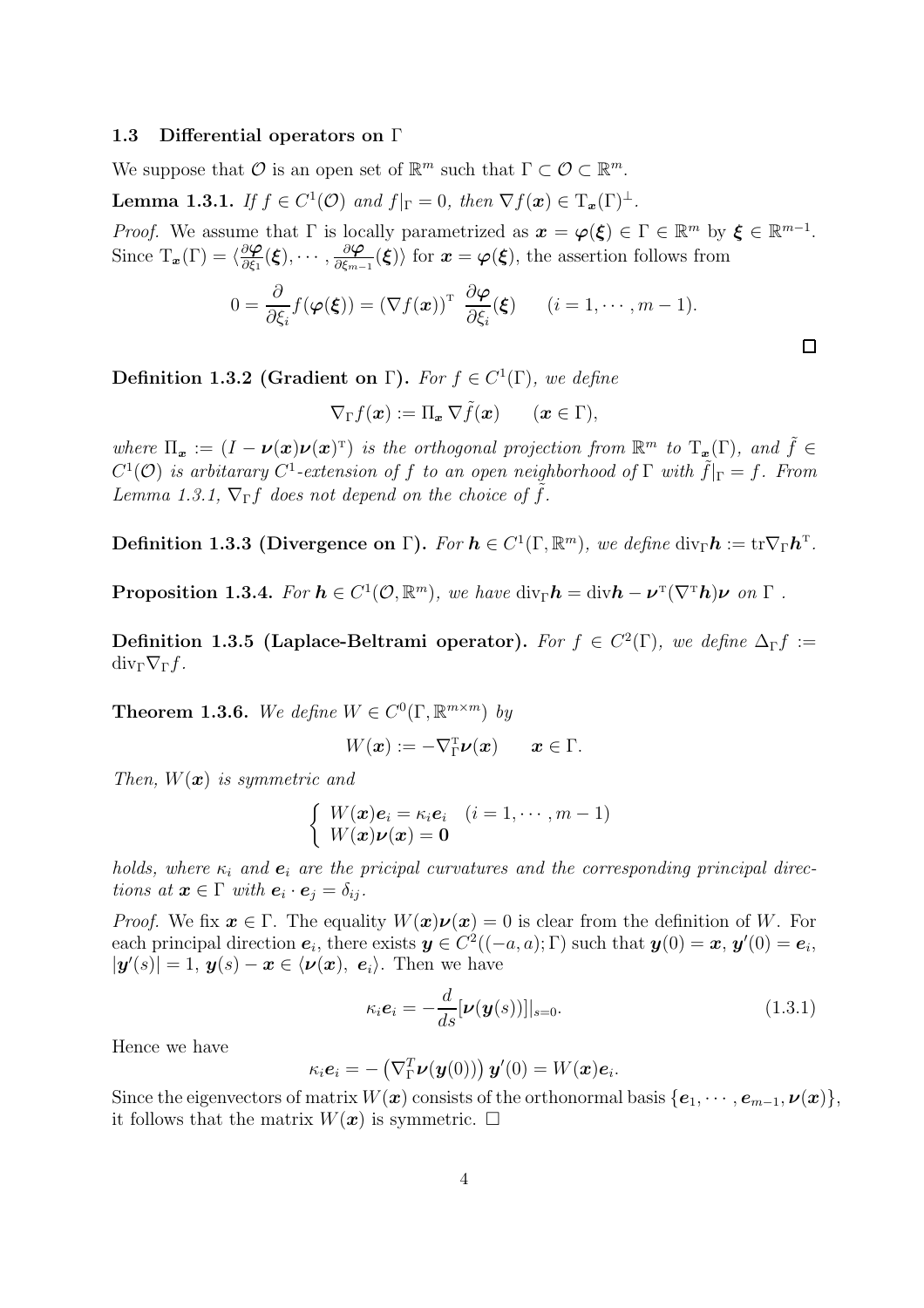**Exercise 1.3.7.** *Prove* (1.3.1)*.*

**Definition 1.3.8 (Weingarten map).** *We consider the linear map correspinding to the matrix*  $W(x)$ 

$$
W(\boldsymbol{x}) \quad : \quad \mathbb{R}^m \quad \longrightarrow \quad \mathrm{T}_{\boldsymbol{x}}(\Gamma) \subset \mathbb{R}^m
$$
\n
$$
\cup \qquad \qquad \downarrow \qquad \qquad \downarrow
$$
\n
$$
\boldsymbol{p} \quad \longmapsto \quad \sum_{i=1}^{m-1} \kappa_i(\boldsymbol{p} \cdot \boldsymbol{e}_i) \boldsymbol{e}_i
$$

*which does not depend on the choice of the orthogonal coordinate system. We call it the extended Weingarten map at*  $x \in \Gamma$ . If we restrict the map  $W(x)$  to the tangent space  $T_{\boldsymbol{x}}(\Gamma)$ *, this is usually called the Weingarten map or the second fundamental tensor.* 

The following corollary is clear from the fact that  $\{\kappa_1(\boldsymbol{x}), \cdots, \kappa_{m-1}(\boldsymbol{x}), 0\}$  are the eigenvalues of  $W(\boldsymbol{x})$ .

### **Corollary 1.3.9.**

$$
\kappa(\boldsymbol{x}) = \text{tr } W(\boldsymbol{x}) = -\text{div}_{\Gamma} \boldsymbol{\nu}(\boldsymbol{x}) \qquad (\boldsymbol{x} \in \Gamma),
$$
  

$$
\kappa_g(\boldsymbol{x}) = \text{det } (W(\boldsymbol{x}) + \boldsymbol{\nu}(\boldsymbol{x})\boldsymbol{\nu}(\boldsymbol{x})^{\text{T}}) \qquad (\boldsymbol{x} \in \Gamma).
$$

**Proposition 1.3.10.** *If an extension*  $\tilde{\nu}$  *of*  $\nu$  *satisfies* 

$$
\tilde{\boldsymbol{\nu}} \in C^1(\mathcal{O}, \mathbb{R}^m), \qquad |\tilde{\boldsymbol{\nu}}(\boldsymbol{x})| = 1 \quad (\boldsymbol{x} \in \mathcal{O}), \qquad \tilde{\boldsymbol{\nu}}|_{\Gamma} = \boldsymbol{\nu},
$$

*then*  $\kappa = -\text{div}\tilde{\nu}$  *holds on*  $\Gamma$ *.* 

*Proof.* We fix  $x \in \Gamma$ . For  $\rho \in \mathbb{R}$ , if  $|\rho| \ll 1$ , then

$$
|\tilde{\boldsymbol{\nu}}(\boldsymbol{x}-\rho \boldsymbol{\nu}(\boldsymbol{x}))|^2=1.
$$

Differentiating this equality by  $\rho$  at  $\rho = 0$ , we obtain

$$
0 = \frac{d}{d\rho} |\tilde{\boldsymbol{\nu}}(\boldsymbol{x} - \rho \boldsymbol{\nu}(\boldsymbol{x}))|^2 \bigg|_{\rho=0} = 2\tilde{\boldsymbol{\nu}}(\boldsymbol{x})^{\mathrm{T}} \left\{ \nabla^{\mathrm{T}} \tilde{\boldsymbol{\nu}}(\boldsymbol{x}) (-\boldsymbol{\nu}(\boldsymbol{x})) \right\} = -2\boldsymbol{\nu}(\boldsymbol{x})^{\mathrm{T}} \left( \nabla^{\mathrm{T}} \tilde{\boldsymbol{\nu}}(\boldsymbol{x}) \right) \boldsymbol{\nu}(\boldsymbol{x}).
$$

Hence, from Proposition 1.3.4, we have

$$
\mathrm{div}\tilde{\boldsymbol{\nu}} = \mathrm{div}_{\Gamma}\tilde{\boldsymbol{\nu}} - \boldsymbol{\nu}^{\mathrm{T}}\left(\nabla^{\mathrm{T}}\tilde{\boldsymbol{\nu}}\right)\boldsymbol{\nu} = \mathrm{div}_{\Gamma}\boldsymbol{\nu} = -\kappa \quad \text{on} \quad \Gamma.
$$

 $\Box$ 

**Exercise 1.3.11.** *If*  $\Gamma$  *is given by a graph*  $\eta = u(\xi)$  *with*  $u \in C^2(\mathbb{R}^{m-1})$ *, prove that* 

$$
\kappa(\boldsymbol{x}) = -\mathrm{div}_{\xi} \left( \frac{\nabla_{\xi} u(\boldsymbol{\xi})}{\sqrt{1+|\nabla_{\xi} u(\boldsymbol{\xi})|^2}} \right) \quad \text{for} \quad \boldsymbol{x} = \left( \begin{array}{c} \boldsymbol{\xi} \\ u(\boldsymbol{\xi}) \end{array} \right) \in \Gamma.
$$